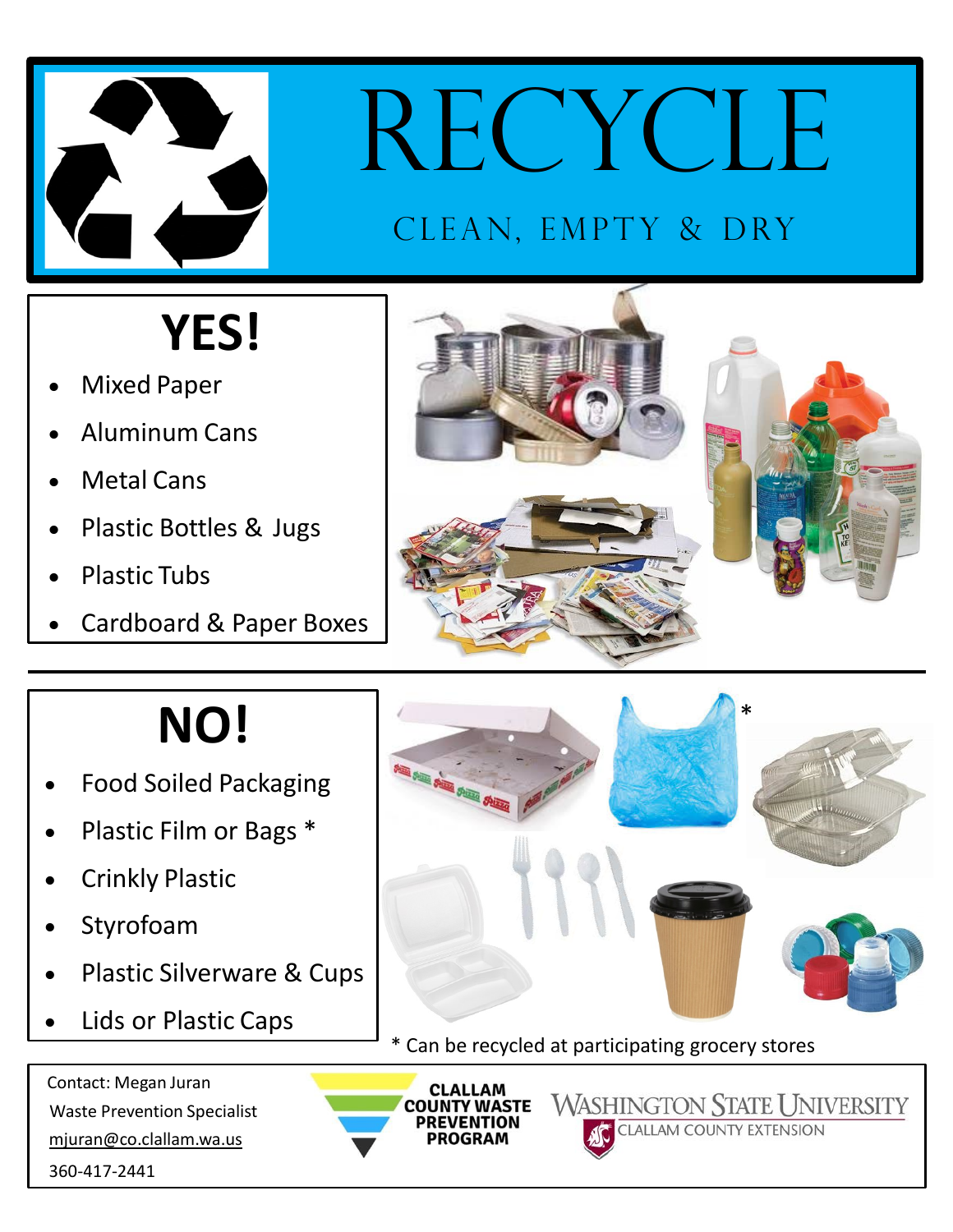

## COMPOST

#### Turn Food Scraps & Paper Produces Into Soil

#### **YES!**

- Fruit & Vegetable Scraps
- Coffee Grounds & Filters
- Used Paper Napkins
- Tea Bags







## **NO!**

- Meat Scraps & Bones
- Cheese & Dairy Products
- Glossy or Coated Paper
- **Sauces**



 Contact: Megan Juran Waste Prevention Specialist mjuran@co.clallam.wa.us 360-417-2441



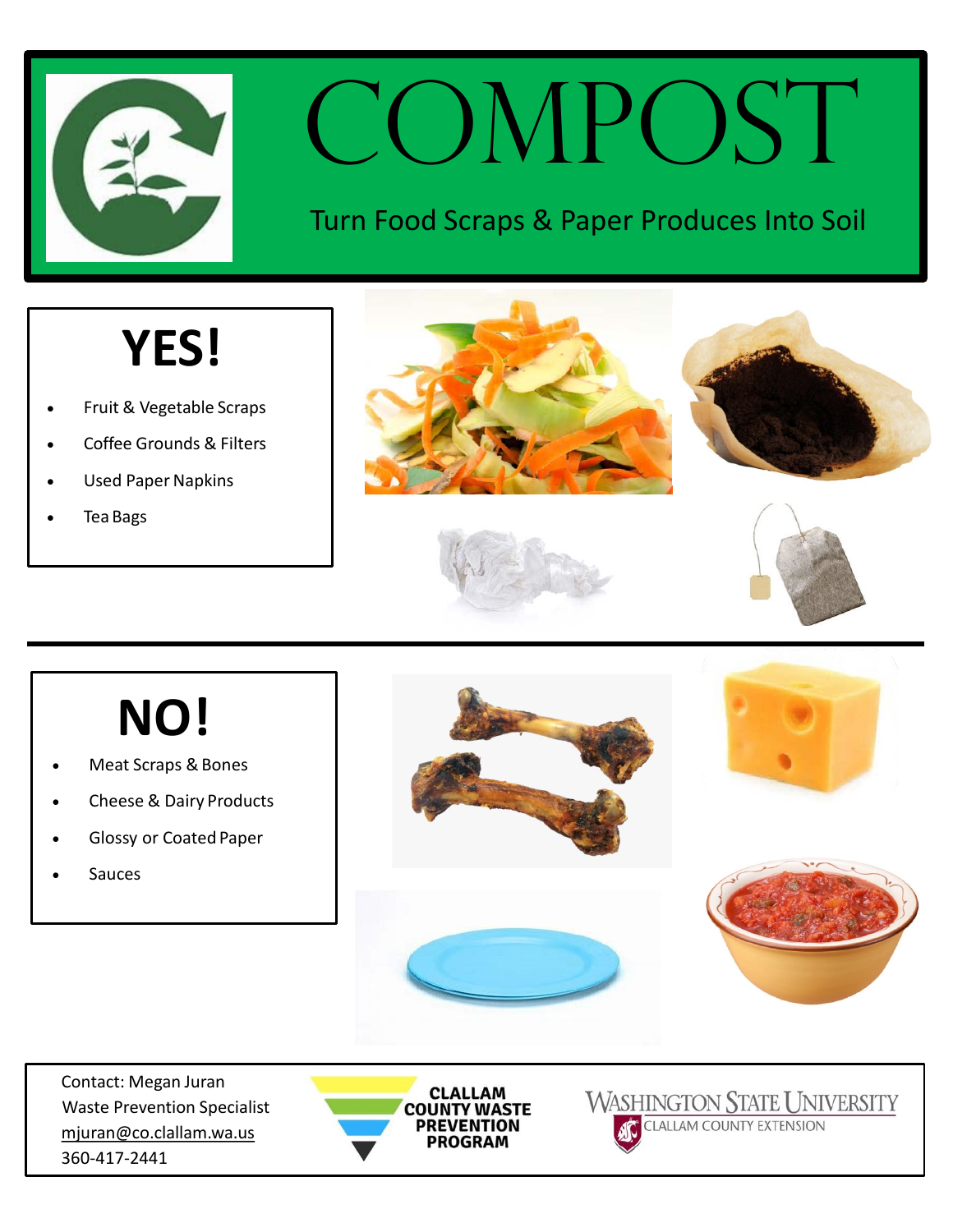

# LANDFILL

#### WHEN IN DOUBT, THROW IT OUT!

- Plastic Packaging
- **Crinkly Plastics**
- Paper & Plastic Cups
- Paper Plates
- All Plastic & Metal Lids
- Styrofoam Containers
- Greasy Pizza Boxes
- Plastic Utensils & Straws
- Aluminum Foil & Pans



**WASHINGTON STATE UNIVERSITY** 

**CLALLAM COUNTY EXTENSION** 

 Contact: Megan Juran Waste Prevention Specialist mjuran@co.clallam.wa.us 360-417-2441